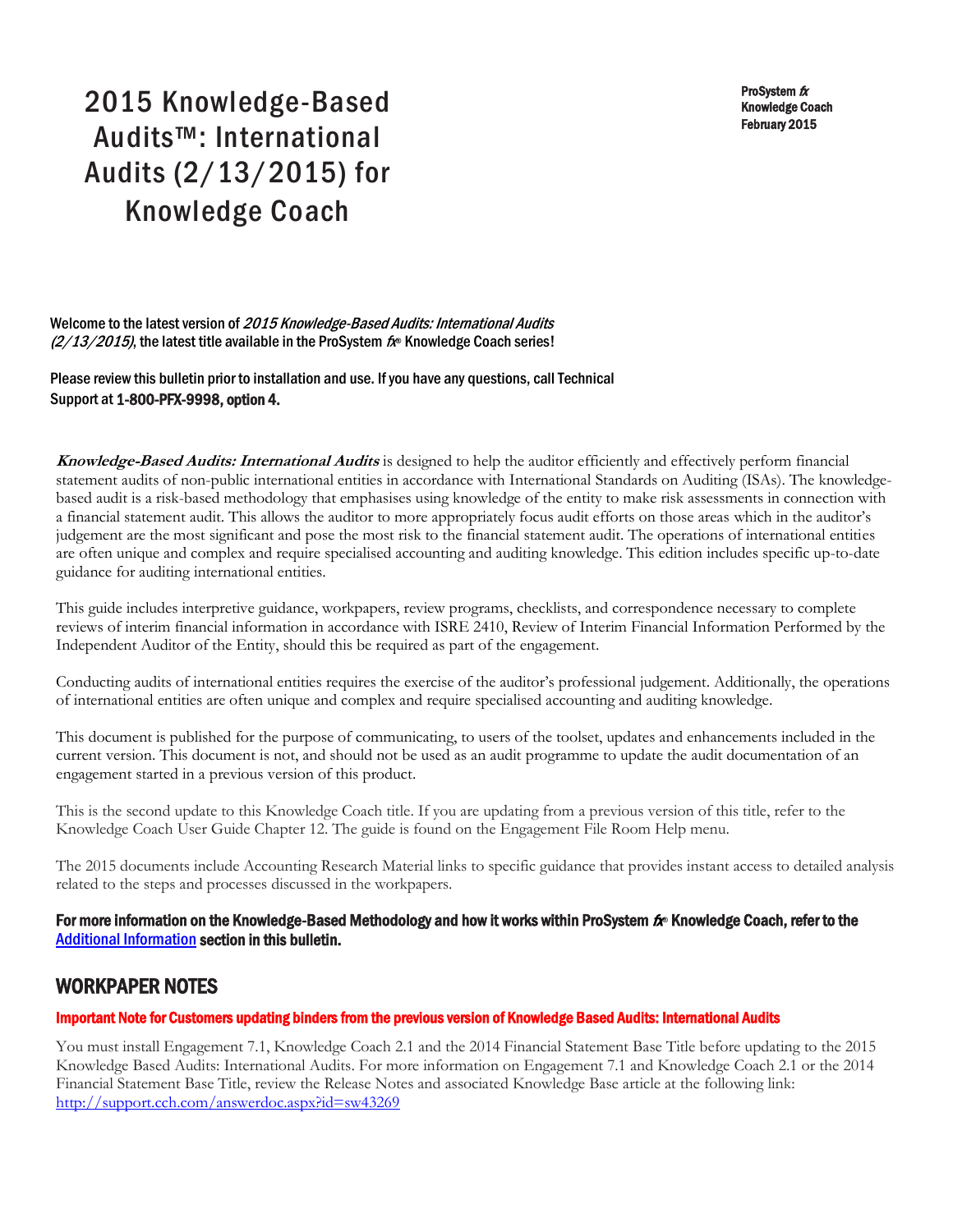#### General Roll Forward Note

You must be the current editor of all Knowledge Coach workpapers to update to the latest content during roll forward, and you must be the current editor upon opening the updated workpaper for the first time to ensure you see the updated workpaper.

The 2015 Knowledge-Based Audits: International Audits has been updated to help auditors conduct audit engagements in accordance with the ISAs. The 2015 tools include links to specific guidance that provides instant access to detailed analysis related to the steps and processes discussed in the workpapers.

The 2015 edition of *Knowledge-Based Audits: International Audits* has been updated to incorporate the 2013 Internal Control-Integrated Framework (Framework) established by the Committee of Sponsoring Organizations of the Treadway Commission. The 2015 tools include links to specific guidance that provides instant access to detailed analysis related to the steps and processes discussed in the workpapers. Additionally, the 2015 edition of Knowledge-Based Audits: International Audits includes the following updates:

#### Specific Program Enhancements

The 2015 Knowledge-Based Audits: International Audits features numerous enhancements, including:

- Additional tailoring to help distinguish more complex and less complex engagements
- Streamlined process for when the auditor is not testing the operating effectiveness of internal controls
- Materiality flow to audit programs and activity-level control workpapers
- Findings are accumulated in the Internal Control Documents, including KBA-401 through KBA-412, to better facilitate flow to KBA-103
- Revised rule-of-thumb percentages in KBA-301. The benchmarks and related percentages are based on the judgment of our expert authors. Our expert authors base them on issues encountered in practice, research studies, AICPA audit risk and sampling guides, AICPA interpretive guidance (including AICPA CPE courses), and Big Firm practices and policies. Based on this information, with regard to this toolset, the commonly used rule of thumb amounts were revised to  $1/2$ -2% for total assets and  $1/2$ -2% for revenues earned
- Reporting tool to assist the auditor in selecting the correct report
- The audit area for related parties, commitments and contingencies, estimates, and concentrations has now been separated into four audit areas
- Updates to the KBA-400 series workpapers to facilitate the changes to the 2013 COSO framework
	- Several new forms and audit areas are available in this title including:
		- AID-602 Understanding and Preliminary Assessment of the Entity's Internal Audit Function
		- AID-603 Component Identification and Analysis<br>• AID-842 Board Minutes Review Checklist
		- AID-842 Board Minutes Review Checklist<br>• AID-843 Dual Purpose Testing Worksheet
		- AID-843 Dual Purpose Testing Worksheet
		- **AID-903 Audit Report Preparation Checklist**
		- **AUD-908 Interim Review Program: Management Inquiries**
		- COR-202 Engagement for an Interim Review of Financial Information
		- KBA-200 Entity Information and Background

For more information on specific program enhancements, review the 2015 International Overview for Knowledge Coach users available at the following link or in the binder through the KCO-001 workpaper.

[http://support.cch.com/updates/KnowledgeCoach/pdf/guides\\_tab/2015%20International%20Title%20Overview%20for%20Kno](http://support.cch.com/updates/KnowledgeCoach/pdf/guides_tab/2015%20International%20Title%20Overview%20for%20Knowledge%20Coach%20Users.pdf) [wledge%20Coach%20Users.pdf](http://support.cch.com/updates/KnowledgeCoach/pdf/guides_tab/2015%20International%20Title%20Overview%20for%20Knowledge%20Coach%20Users.pdf)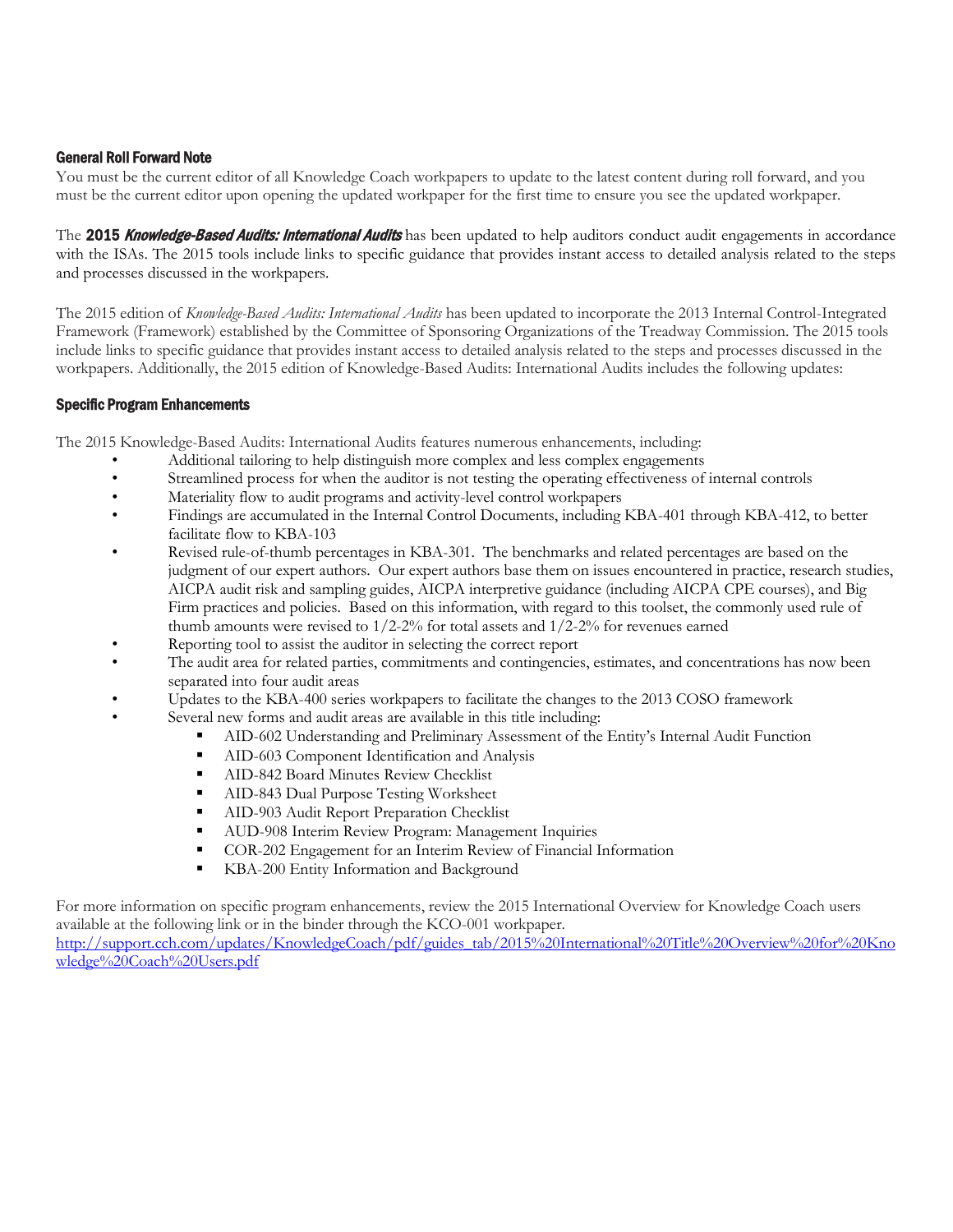# <span id="page-2-0"></span>Additional Information on Knowledge Coach and the KBA Methodology

Knowledge-Based Audit (KBA) Methodology - Allows the results of one set of procedures to become the input for the next. The key components of the KBA methodology include:

- An **Overview** that guides auditors through the methodology;
- **Knowledge-Based Audit** documents, integral to the risk assessment and overall audit processes, which contain steps and procedures required by the ISAs;
- Customisable **Audit Programmes** that take auditors through related steps and procedures;
- **Practice Aids** to help auditors complete steps or processes outlined in the Knowledge-Based Audit documents and Audit Programmes;
- **Auditor's Reports** that provide a variety of sample auditor's opinions on audited financial statements; and
- **Correspondence** documents that provide sample letters to be used to comply with ISA requirements and in many other common situations.

The International Auditing and Assurance Standards Board's (IAASB) Risk Assessment Standards - The practice aids and tools in the **<sup>2014</sup> Edition of Knowledge-Based Audits: International Audits** are designed around the IAASB's risk assessment standards to assist auditors of non-public international entities by:

- Facilitating compliance with ISAs;
- Encouraging more effective audits through tailored audit programmes and comprehensive practice aids;
- Helping auditors to focus on and respond to identified audit risks; and
- Enhancing audit documentation.

# ProSystem tx® Knowledge Coach

ProSystem 600 Knowledge Coach functionality allows auditors to use the Knowledge-Based-Audit methodology more efficiently by eliminating the need for duplicate entry of the same information, tailoring audit documentation to each particular engagement, and documenting the link between risks identified and procedures performed. **AUD-100 Tailoring Question Workpaper** is a document in Knowledge Coach that presents engagement-level questions designed to aid in tailoring the engagement documentation to fit each client. Completing the questions helps the auditor avoid duplication and unnecessary workpapers.

Before you begin your audit, please review the guidance in **AUD-101 Overall Audit Programme**. This workpaper is intended to be your road map through a Knowledge-Based Audit methodology. You should start your audit with **AUD-100 Tailoring Question Workpaper** and **AUD-101 Overall Audit Programme.** 

Risks can be captured via the Risk Summary task pane from any Knowledge Coach workpaper by the current editor of KBA-502 **Summary of Risk Assessments**. This allows the user to continuously assess risks during the engagement. Several workpapers prompt the consideration of the presence of risks, but the Risk Summary task pane must be used to document those risks. All documented risks flow to the Risk Summary. To ensure risks show in findings tables, make sure to check the "workpaper identified in" field of the Risk pane.

**Information Flow** helps cut down on the time spent duplicating information across forms. In addition, the flow of consistent information ensures that information and updates to information are not missed between workpapers. Drill-down functionality helps the user navigate quickly to the source of the information, aiding in the review of the audit file.

**Diagnostics** help keep track of unresolved issues like unanswered questions, incomplete risks, programme steps not linked to risks or relevant assertions, missing workpaper, and more. Diagnostics now show when a form table has not been answered (i.e. tables in KBA-101 Overall Audit Strategy that are added by the tailoring questions in AUD-100 Tailoring Question Workpaper).

Links to Accounting Research Manager (ARM)-If you subscribe to an ARM library that includes audit content, you can link directly to source material from Resources within Knowledge Coach documents. These links have been updated to reference to the accounting standards under the FASB Accounting Standards Codifications and the auditing standards issued by the AICPA. Also, if you subscribe to the *Knowledge-Based Audits: International Audits Guide* on ARM, you can take advantage of brand new links to the audit guide material from within the Knowledge Coach documents.

**Interpretive Guidance** is integrated into each Knowledge Coach template through the Tips view of each new task pane. Informational features include Practice Points, Examples, Optional Workpapers, and Resources to help auditors work more effectively and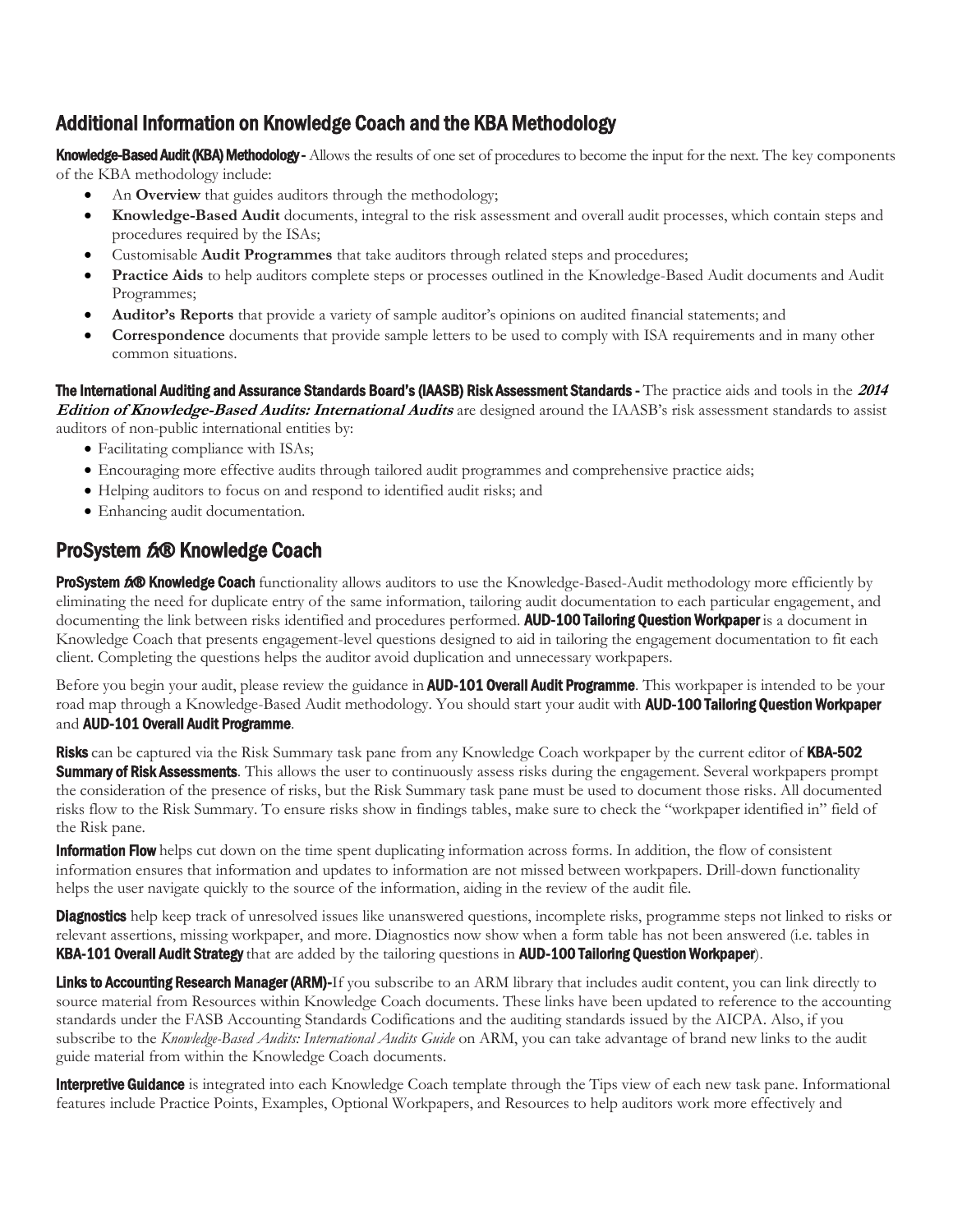efficiently. We have also added the ability to navigate from Resources within a document or the tip pane directly to CCH's Accounting Research Manager and industry audit guides by simply clicking on the Reference.

## Important Notes

- Make sure to save changes to workpapers before closing the workpaper or the binder to ensure data is correctly updated.
- If your Current Editor Knowledge Coach MS Word workpapers become read-only or crash, please do the following: o Keep the binder with the affected workpapers open.
	- o Highlight the workpaper in the binder window with and go to Tools>Save Knowledge Coach Answers
- Knowledge Coach cannot be used within the Shared File Room (SFR) feature of Engagement. However, Knowledge Coach workpapers can be shared across team members through check in, check out, workpaper assignment, syncing to the central file room and through peer-to-peer sync in the same way other Engagement workpapers are shared.

#### System Requirements

- This title MUST be used with ProSystem fx Engagement version 7.1, ProSystem fx Knowledge Coach version 2.1, and 2014 Financial Statement Base v4 and higher. If you are upgrading from ProSystem fx Engagement 7.0 or lower please contact Technical Support at 1-800-PFX-9998, option 4 for detailed instructions.
- A minimum of 4GB of RAM is required for optimal performance when opening and navigating through ProSystem *fx*  Knowledge Coach documents.

## Download Instructions

Download the *2015 Knowledge-Based Audits: International Audits* from the **ProSystem fx Knowledge Coach Updates** section of the ProSystem *fx* Engagement Support Web site at the following URL: [http://support.cch.com/updates/KnowledgeCoach,](http://support.cch.com/updates/KnowledgeCoach) then select the **Knowledge Coach Series** and **Download file** link next to the **2015 Knowledge-Based Audits: International Audits.** On some occasions the content package file (.KCP) has downloaded with the extension changed to .ZIP. If this occurs, please change the extension of the downloaded file to KCP using all capital letters.

You must install the 2014 Financial Statement Base v4 title before installing the 2015 Knowledge-Based Audits: International Audits.

The Financial Statement Base title is also available at the following link: http://support.cch.com/updates/KnowledgeCoach If you have already installed this title for 2014 Knowledge-Based Audits of Commercial Entities, ensure you have the latest Knowledge Coach Content Update installed.

**Important**: ProSystem fx Engagement version 7.1 or higher and Knowledge Coach version 2.1 must be installed on the computer in order to install this Knowledge Coach title. Additional requirements include Microsoft Office 2007, Microsoft Office 2007 Primary Interop Assemblies (PIA) and Visual Studio 2005 Tools for the Office Second Edition Runtime, Visual Studio Tools for Offce System Runtime version 3.0, and Visual Studio Tools for the Office System 3.0 Runtime Service Pack 1., Visual Studio Tools for Office Runtime 4.0 (VSTOR) (32-bit version for 32-bit OS and 64-bit version for 64-bit OS).

The following 2015 Knowledge-Based Audits: International Audits (2/06/15).KCP download is a proprietary file that must be installed from within Engagement. Save this KCP file to a location on your local drive, extract it, and follow the Installation Instructions included in the Release Bulletin.

## Installation Instructions

Once you have downloaded your Knowledge Coach title, you will need to add it to the list of titles within ProSystem *fx*  Engagement. The only additional system requirement is approximately 75MB of disk space to store your Knowledge Coach program content files. Please refer to the ProSystem *fx* Engagement with Knowledge Coach Release Notes for any other system requirements.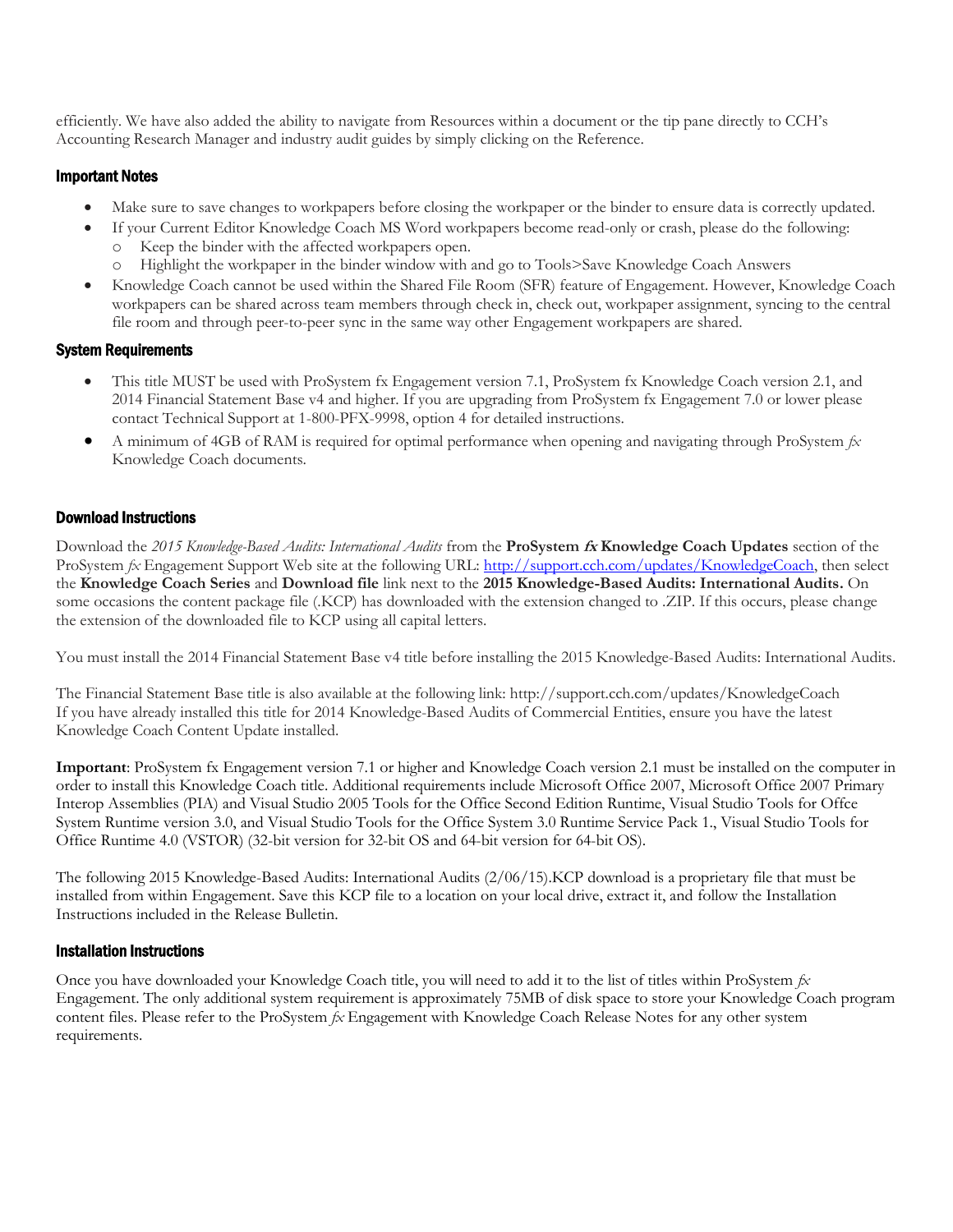After downloading the *2015 Knowledge-Based Audits: International Audits* titles, do the following:

- 1. Launch the ProSystem *fx* Engagement Workpaper Management application so that the Local File Room is displayed. Select **Tools > Knowledge Coach Titles**. The Knowledge Coach Titles window will be displayed.
- 2. Choose **Add Title**.
- 3. Browse to the title package file (\*.KCP) that you previously downloaded and extracted from the ProSystem *fx*  Knowledge Coach Support Web site.
- 4. Choose **Open**.

The system will display a progress indicator while the title package is added. You will receive a message that the title has been successfully installed once the process is complete.

Once the title is added, you must release it, so that other staff members in your firm can use it. You may also wish to "unrelease" previous versions of the title.

To unrelease a title:

- 1. Select a version of the KBA International title.
- 2. Choose **Unrelease Title**. The date will be removed from the *Date released* column and staff that do not have the staff group property right to insert unreleased titles will not be able to insert the unreleased titles into a binder.

**Note**: You can determine this access in the **ProSystem fx Engagement Admin** module by selecting a staff group and choosing **File > Properties > Content** "Insert Knowledge Coach workpapers from unreleased titles" option.

To release a title:

- 1. Select one of the Knowledge Coach titles in the list that has been added but is not yet released.
- 2. Choose **Release Title**. The current date and time will be displayed in the *Date released* column, and the status will change to "Released."

**Note:** You must add and assign a Knowledge Coach module as well as the Knowledge Tools title license in the ProSystem *fx* Engagement Administrator before using the workpapers.

**Important:** Once the *2015 Knowledge-Based Audits: International Audits* titles have been added and released, they will be automatically deployed to other staff members when they login to the "Office" location, or when they synchronize a binder that contains Knowledge Coach workpapers from this title.

#### Online Permission Key

Permission key files may be downloaded from our Web site at

<https://prosystemfxsupport.tax.cchgroup.com/permkey/download.aspx> or when adding or updating the new licenses within ProSystem *fx* Engagement with Knowledge Coach version 7.1 and higher. After updating the license file in the ProSystem *fx*  Engagement Admin module, licenses need to be assigned to the staff who will use 2015 *Knowledge-Based Audits: International Audits*.

If you have not already established a Single Sign-on (SSO) account with Customer Service, we urge you to do so at this time.

Permission keys are no longer generally distributed via floppy diskette. You can choose to continue receiving the diskette by going to <https://prosystemfxsupport.tax.cchgroup.com/service/accountadmin/> , clicking the Firm Administration link, and making the appropriate selection (SSO access is required), or by contacting Customer Service at 1-800-PFX-9998, option 4.

#### Accounting Research Manager

CCH's Accounting Research Manager is the most comprehensive, up-to-date and objective online database of financial reporting literature. It includes all authoritative and proposed accounting, auditing, and SEC literature, plus independent, expert-written interpretive guidance.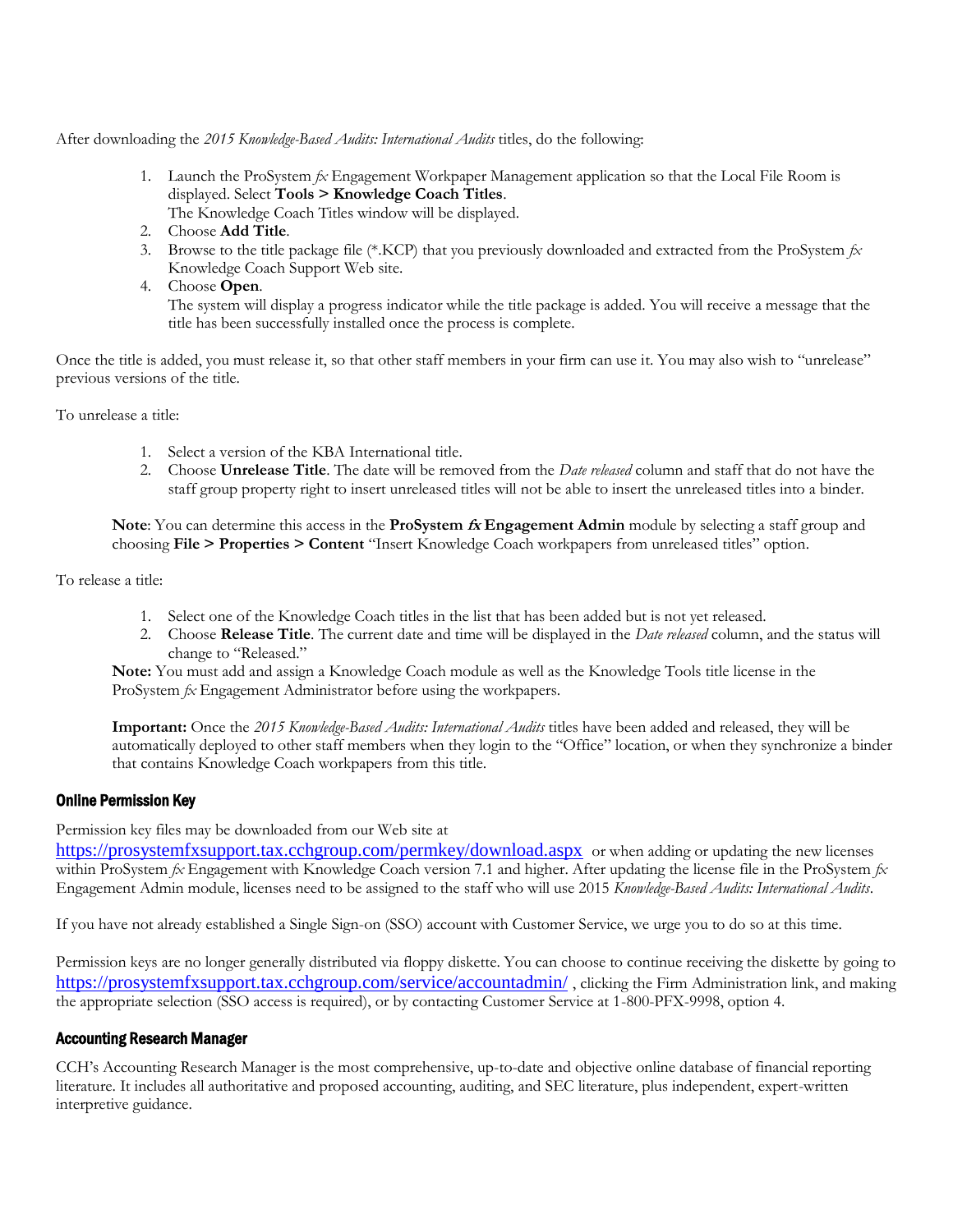Our Weekly Summary email newsletter highlights the key developments of the week, giving you assurance that you have the most current information. It provides links to new FASB, AICPA, SEC, EITF, and IASB authoritative and proposal-stage literature, plus guidance from financial reporting experts.

Our team of content experts updates the system on a daily basis, so you can stay as current as possible. What's more, our experts attend critical, standard-setting meetings and summarize the results for you, which means you'll learn of newly released literature and deliberations of current financial reporting projects as soon as they occur! Plus, you'll benefit from their easy-to-understand technical translations. Our expert's interpretations clearly lay out what the rules mean from your perspective.

Also available is the Knowledge-Based Audits: International Audits, a guide that helps you comply with the most recent professional standards and guidance for the conduct of international audits and to integrate the use of practice aids, tools, and other resources with its guidance. This publication supplements and complements the Knowledge-Based documents that are available in Knowledge Coach.

With Accounting Research Manager, you maximize the efficiency of your research time, while enhancing your results. Learn more about our content, our experts, and how you can request your free trial by visiting [http://www.accountingresearchmanager.com.](http://www.accountingresearchmanager.com/)  You can also access the Accounting Research Manager Web site by selecting the item in ProSystem *fx* Engagement from the Guidance tab on the Shortcuts bar in the Binder window.

## Links to Accounting Research Manager (ARM)

As indicated above, subscribers to an Accounting Research Manager library that includes source content can link directly to source material from references within Knowledge Coach workpapers. These links have been updated to reference the new Codification released by the FASB and available on ARM. The Codification on ARM is fully integrated with U.S. and international accounting standards, other non-authoritative materials and industry leading interpretive guidance.

## Using Your Knowledge Coach Content

To use your Knowledge Coach Workpaper Templates, open a binder in ProSystem *fx* Engagement, select the workpaper tab into which you would like to insert the workpaper, and select **New Knowledge Coach Workpaper** from the toolbar or File menu. The New Knowledge Coach Workpaper dialog appears (*Figure 1*).

Select the New Knowledge Coach Title with the content you would like to use. You can only select titles you have installed. The information displayed changes to reflect the workpaper organization available for the selected title. Select the Knowledge Coach Workpaper Templates to insert into your binder and click **OK**. The **Selected Workpaper Properties** dialog appears. Each workpaper name is automatically loaded into the Name field. Add a workpaper index in the Index field and make any Name modifications you desire. You can also modify the tab location or the roll forward settings for each workpaper. Then click **OK**. The integrated Knowledge Coach workpaper is now inserted into your engagement binder. For more information on how to use Knowledge Coach workpapers in your binder, see the Knowledge Coach User Guide.

#### **Figure 1 – New Knowledge Coach Workpaper**